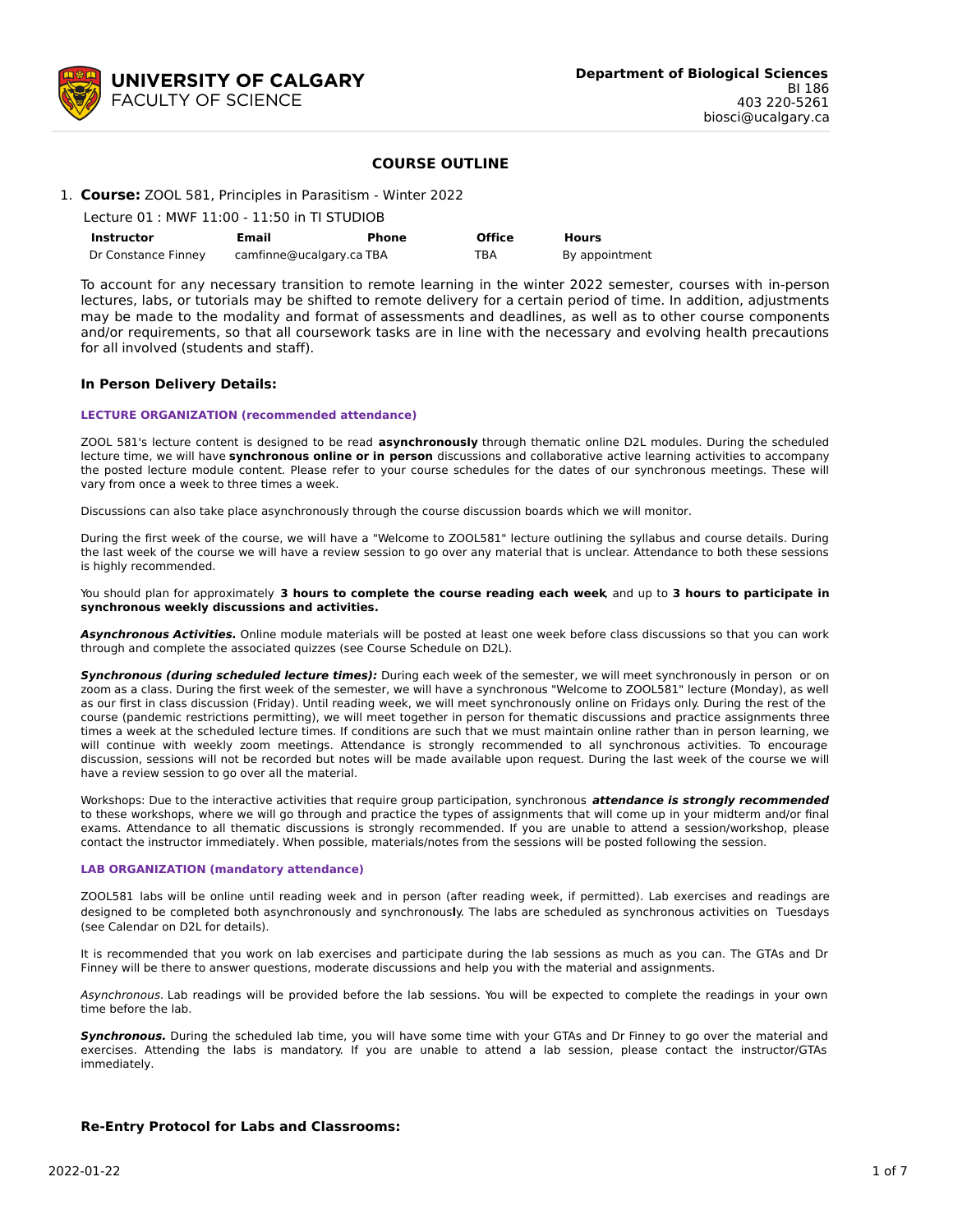To limit the spread of COVID-19 on campus, the University of Calgary has implemented safety measures to ensure the campus is a safe and welcoming space for students, faculty and staff. The most current safety information for campus can be found [here](https://www.ucalgary.ca/risk/emergency-management/covid-19-response/return-campus-safety). **Online Delivery Details:**

This course is being offered online in real-time via scheduled meeting times, you are required to be online at the same time.

To help ensure Zoom sessions are private, do not share the Zoom link or password with others, or on any social media platforms. Zoom links and passwords are only intended for students registered in the course. Zoom recordings and materials presented in Zoom, including any teaching materials, must not be shared, distributed or published without the instructor's permission.

Changes in the COVID-19 pandemic guidelines during the semester may result in a switch from in person to online learning.

## **Course Site:**

D2L: ZOOL 581 L01-(Winter 2022)-Principles in Parasitism

**Note:** Students must use their U of C account for all course correspondence.

## **Equity Diversity & Inclusion:**

The University of Calgary is committed to creating an equitable, diverse and inclusive campus, and condemns harm and discrimination of any form. We value all persons regardless of their race, gender, ethnicity, age, LGBTQIA2S+ identity and expression, disability, religion, spirituality, and socioeconomic status. The Faculty of Science strives to extend these values in every aspect of our courses, research, and teachings to better promote academic excellence and foster belonging for all.

The Biological Sciences Equity Committee acknowledges there are persistent barriers that prevent such accessibility and hinder our progress towards EDI. Our representatives (faculty, staff, postdocs, graduate and undergraduate students) are committed to addressing any concerns and work towards proactive solutions that enact necessary change within the department. To submit anonymous questions, comments or concerns regarding EDI related issues, please reach out to our Chair, Constance Finney ([constance.finney@ucalgary.ca](mailto:constance.finney@ucalgary.ca)), or a committee representative of your choice at [https://science.ucalgary.ca/biological-sciences/about/equity](https://science.ucalgary.ca/biological-sciences/about/equity-diversity-and-inclusion)diversity-and-inclusion

## 2. **Requisites:**

See section [3.5.C](http://www.ucalgary.ca/pubs/calendar/current/sc-3-5.html) in the Faculty of Science section of the online Calendar.

## **Prerequisite(s):**

3 units from Cellular, Molecular and Microbial Biology 343, Zoology 375 or 401. Also known as: (formerly Zoology 483)

## 3. **Grading:**

The University policy on grading and related matters is described in [F.1](http://www.ucalgary.ca/pubs/calendar/current/f-1.html) and [F.2](http://www.ucalgary.ca/pubs/calendar/current/f-2.html) of the online University Calendar.

In determining the overall grade in the course the following weights will be used:

| <b>Course Component</b>                           |       | Weight Due Date (duration for exams) | <b>Modality</b><br>for<br>exams | <b>Location for exams</b> |
|---------------------------------------------------|-------|--------------------------------------|---------------------------------|---------------------------|
| Quiz: Introduction and<br>Syllabus <sup>1</sup>   | $1\%$ | lan 14 2022                          |                                 |                           |
| Ethics - Academic<br>Misconduct Quiz <sup>2</sup> | $1\%$ | Jan 14 2022                          |                                 |                           |
| Theme 2 Quiz <sup>3</sup>                         | $1\%$ | Jan 19 2022                          |                                 |                           |
| Final Assignment Topic<br>Outline <sup>4</sup>    | 2%    | Jan 25 2022                          |                                 |                           |
| Platyhelminths I<br>Worksheet <sup>5</sup>        | 2%    | Feb 01 2022                          |                                 |                           |
| Theme 4 Quiz <sup>6</sup>                         | $1\%$ | Feb 04 2022                          |                                 |                           |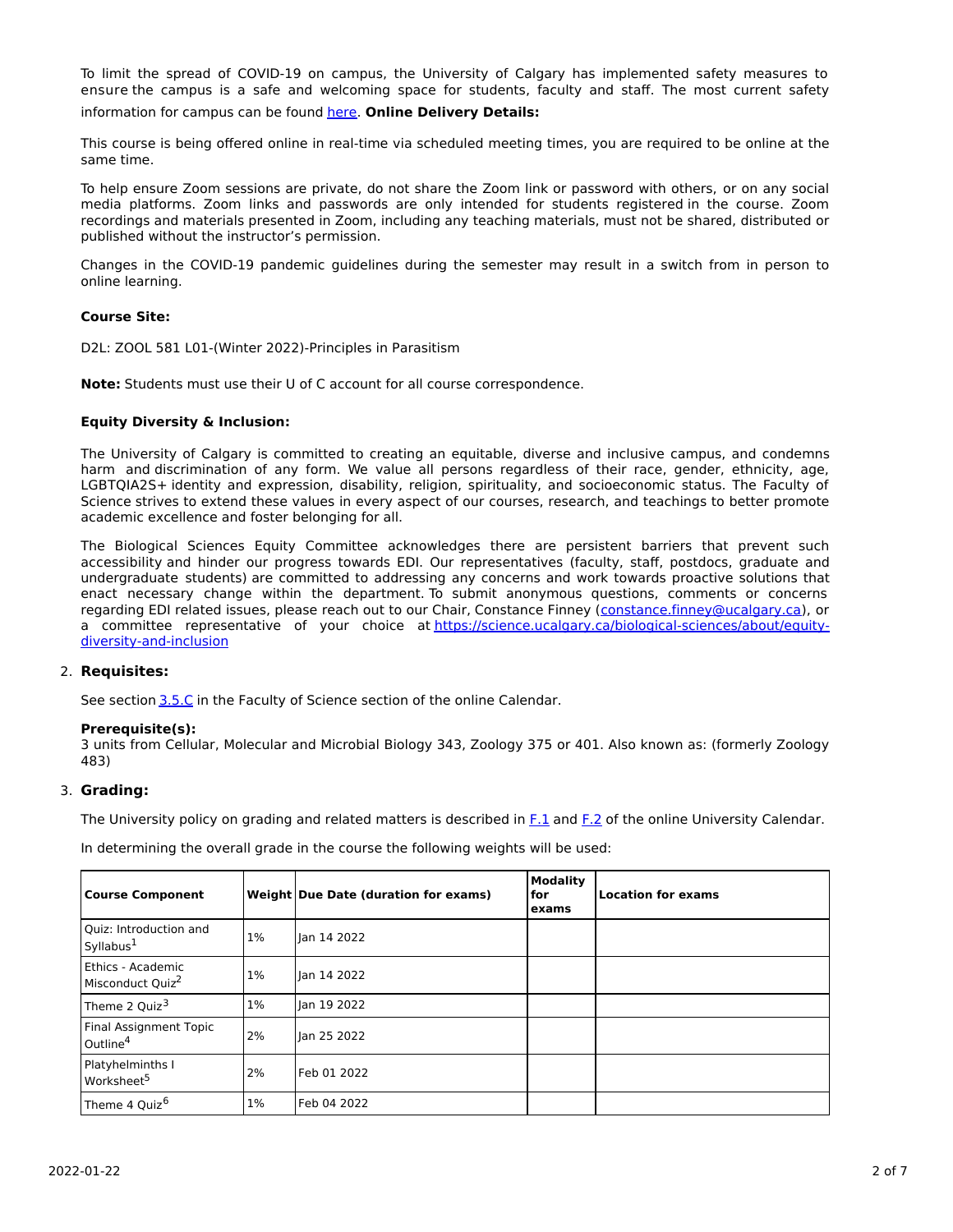| Platyhelminths II<br>Worksheet <sup>7</sup>                                | 2%  | Feb 08 2022                                                                    |           |                                                                                |
|----------------------------------------------------------------------------|-----|--------------------------------------------------------------------------------|-----------|--------------------------------------------------------------------------------|
| Theme 5 Quiz <sup>8</sup>                                                  | 1%  | Feb 11 2022                                                                    |           |                                                                                |
| Theme 6 Quiz <sup>9</sup>                                                  | 1%  | Feb 14 2022                                                                    |           |                                                                                |
| Nematodes I Worksheet <sup>10</sup>                                        | 2%  | Feb 15 2022                                                                    |           |                                                                                |
| Nematodes II Worksheet <sup>11</sup>                                       | 2%  | Mar 01 2022                                                                    |           |                                                                                |
| Protozoa I Worksheet <sup>12</sup>                                         | 2%  | Mar 08 2022                                                                    |           |                                                                                |
| Midterm <sup>13</sup>                                                      | 15% | Mar 09 2022 at 12:00 pm (50 Minutes)                                           | in-person | TI118                                                                          |
| Theme 8 Quiz <sup>14</sup>                                                 | 1%  | Mar 14 2022                                                                    |           |                                                                                |
| Protozoa II Worksheet <sup>15</sup>                                        | 2%  | Mar 15 2022                                                                    |           |                                                                                |
| Theme 9 Quiz <sup>16</sup>                                                 | 1%  | Mar 21 2022                                                                    |           |                                                                                |
| Arthropods Worksheet <sup>17</sup>                                         | 2%  | Mar 22 2022                                                                    |           |                                                                                |
| Theme 10 Quiz <sup>18</sup>                                                | 1%  | Mar 28 2022                                                                    |           |                                                                                |
| The importance of<br>parasites Worksheet <sup>19</sup>                     | 2%  | Mar 29 2022                                                                    |           |                                                                                |
| Theme 11 Quiz <sup>20</sup>                                                | 1%  | Apr 04 2022                                                                    |           |                                                                                |
| Parasitic Infection<br><b>Treatment Options</b><br>Worksheet <sup>21</sup> | 2%  | Apr 05 2022                                                                    |           |                                                                                |
| Final Lab Assignment <sup>22</sup>                                         | 20% | Apr 12 2022                                                                    |           |                                                                                |
| Registrar Scheduled Final<br>Exam                                          | 35% | Will be available when the final exam<br>schedule is released by the Registrar | in person | Will be available when the final exam<br>schedule is released by the Registrar |

<sup>1</sup> Asynchronous, available on D2L

<sup>2</sup> Asynchronous, available on D2L

<sup>3</sup> Asynchronous, available on D2L

<sup>4</sup> Asynchronous, available on D2L

<sup>5</sup> This timed assessment will be available on D2L during your online lab session. You will have the duration of the lab to complete and submit it.

<sup>6</sup> Asynchronous, available on D2L

 $7$  This timed assessment will be available on D2L during your online lab session. You will have the duration of the lab to complete and submit it.

<sup>8</sup> Asynchronous, available on D2L

<sup>9</sup> Asynchronous, available on D2L

<sup>10</sup> This timed assessment will be available on D2L during your online lab session. You will have the duration of the lab to complete and submit it.

<sup>11</sup> This timed assessment will be available on D2L during your online lab and/or as a paper worksheet during your in person lab session (depending on pandemic restrictions). You will have the duration of the lab to complete and submit it.

12 This timed assessment will be available on D2L during your online lab and/or as a paper worksheet during your in person lab session (depending on pandemic restrictions). You will have the duration of the lab to complete and submit it.

<sup>13</sup> If pandemic restrictions are maintained, the midterm will be moved online. This timed assessment will be available on the 9th March at 11am until the 11th March at 12pm on D2L (This time frame includes two scheduled 50 mins lecture slots over which you can complete the assignment). The assessment is designed to take you 50 minutes of writing time with 25 mins of buffer time. It must be completed and submitted by the 11th March at 12pm.

<sup>14</sup> Asynchronous, available on D2L

<sup>15</sup> This timed assessment will be available on D2L during your online lab and/or as a paper worksheet during your in person lab session (depending on pandemic restrictions). You will have the duration of the lab to complete and submit it.

16 Asynchronous, available on D2L

<sup>17</sup> This timed assessment will be available on D2L during your online lab and/or as a paper worksheet during your in person lab session (depending on pandemic restrictions). You will have the duration of the lab to complete and submit it.

<sup>18</sup> Asynchronous, available on D2L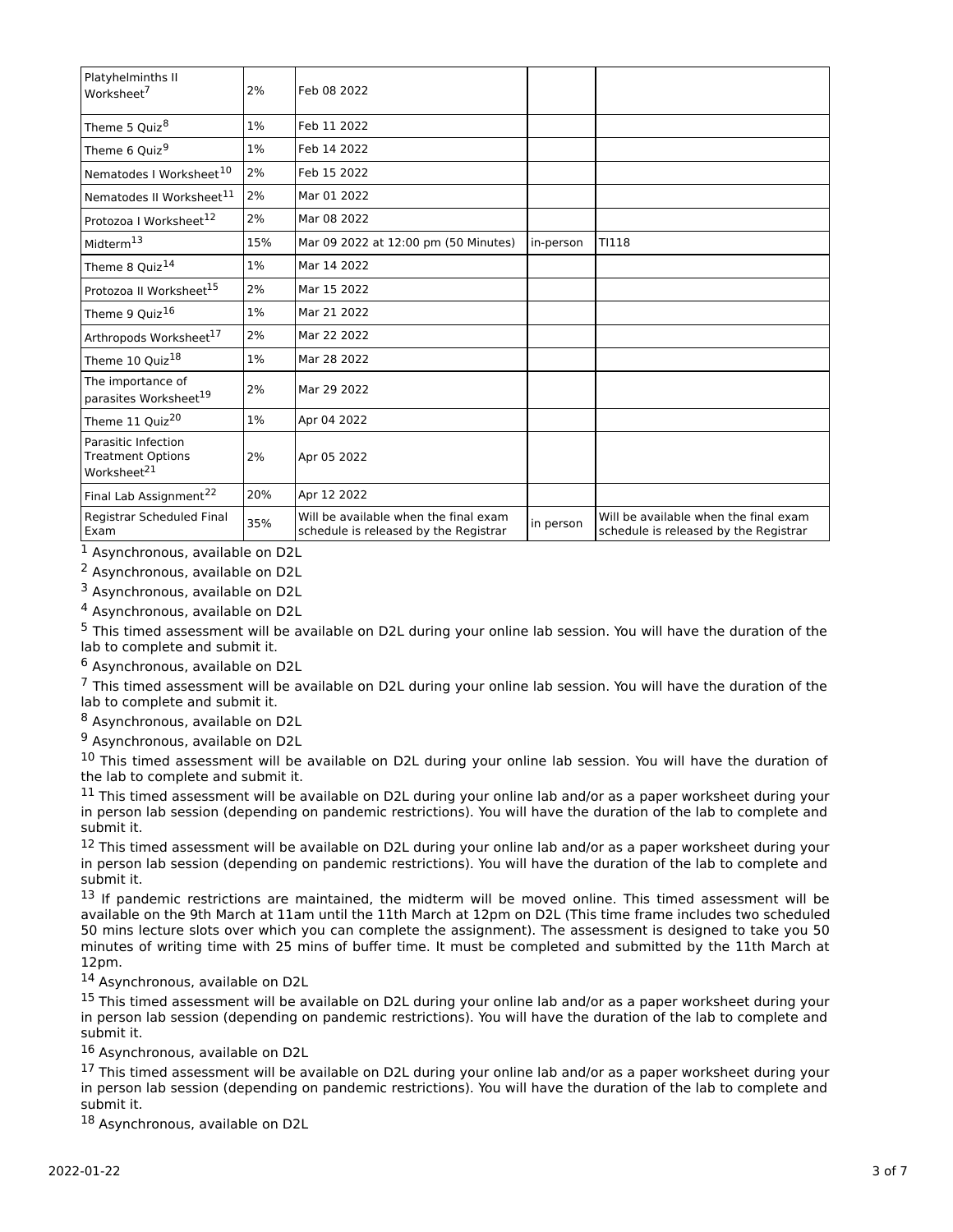<sup>19</sup> This timed assessment will be available on D2L during your online lab and/or as a paper worksheet during your in person lab session (depending on pandemic restrictions). You will have the duration of the lab to complete and submit it.

<sup>20</sup> Asynchronous, available on D2L

<sup>21</sup> This timed assessment will be available on D2L during your online lab and/or as a paper worksheet during your in person lab session (depending on pandemic restrictions). You will have the duration of the lab to complete and submit it.

<sup>22</sup> Asynchronous, available on D2L

Each piece of work (reports, assignments, quizzes, midterm exam(s) or final examination) submitted by the student will be assigned a grade. The student's grade for each component listed above will be combined with the indicated weights to produce an overall percentage for the course, which will be used to determine the course letter grade.

The conversion between a percentage grade and letter grade is as follows.

|                           | A.   |     | А.<br><u>_</u> | в.  |     | D    |      |     |     | -    |      |
|---------------------------|------|-----|----------------|-----|-----|------|------|-----|-----|------|------|
| <b>Minimum % Required</b> | 92 % | 88% | 84 %           | 80% | 76% | 72 % | 68 % | 64% | 60% | 56 % | 50 % |

This course will have a Registrar Scheduled Final exam that will be delivered on-line. The Final Examination Schedule will be published by the Registrar's Office [approximately](https://www.ucalgary.ca/registrar/exams) one month after the start of the term. The final exam for this course will be designed to be completed within hours.

The student cannot pass the course as a whole unless they have passed (>50%) at least one component of the lab-based examinations (quizzes or exam) and one component of the lecture-based examinations (midterm or final exam).

If you experience an issue that affects your ability to complete the online assessments, which can include (but is not limited to) issues with technology, time zone issues, caregiving responsibilities, or distractions within your test-taking environment, you will need to contact your instructor as soon as possible.

The University of Calgary offers a [flexible](https://www.ucalgary.ca/pubs/calendar/current/f-1-3.html) grade option, Credit Granted (CG) to support student's breadth of learning and student wellness. Faculty units may have additional requirements or restrictions for the use of the CG grade at the faculty, degree or program level. To see the full list of Faculty of Science courses where CG is not eligible, please visit the following website: [https://science.ucalgary.ca/current-students/undergraduate/program](https://science.ucalgary.ca/current-students/undergraduate/program-advising/flexible-grading-option-cg-grade)advising/flexible-grading-option-cg-grade

## 4. **Missed Components Of Term Work:**

The university has suspended the requirement for students to provide evidence for absences. Please do not attend medical clinics for medical notes or Commissioners for Oaths for statutory declarations.

In the event that a student legitimately fails to submit any online assessment on time (e.g. due to illness etc...), please contact the course coordinator, or the course instructor if this course does not have a coordinator to arrange for a re-adjustment of a submission date. Absences not reported within 48 hours will not be accommodated. If an excused absence is approved, one possible arrangement is that the percentage weight of the legitimately missed assignment could also be pro-rated among the components of the course. This option is at the discretion of the coordinator and may not be a viable option based on the design of this course.

# 5. **Scheduled Out-of-Class Activities:**

There are no scheduled out of class activities for this course.

## 6. **Course Materials:**

In order to successfully engage in their learning experiences at the University of Calgary, students taking online, remote and blended courses are required to have reliable access to the following technology:

- A computer with a supported operating system, as well as the latest security, and malware updates;
- A current and updated web browser;
- Webcam/Camera (built-in or external);
- Microphone and speaker (built-in or external), or headset with microphone;
- Current antivirus and/or firewall software enabled;
- Stable internet connection.

For more information please refer to the UofC **[ELearning](https://elearn.ucalgary.ca/technology-requirements-for-students)** online website.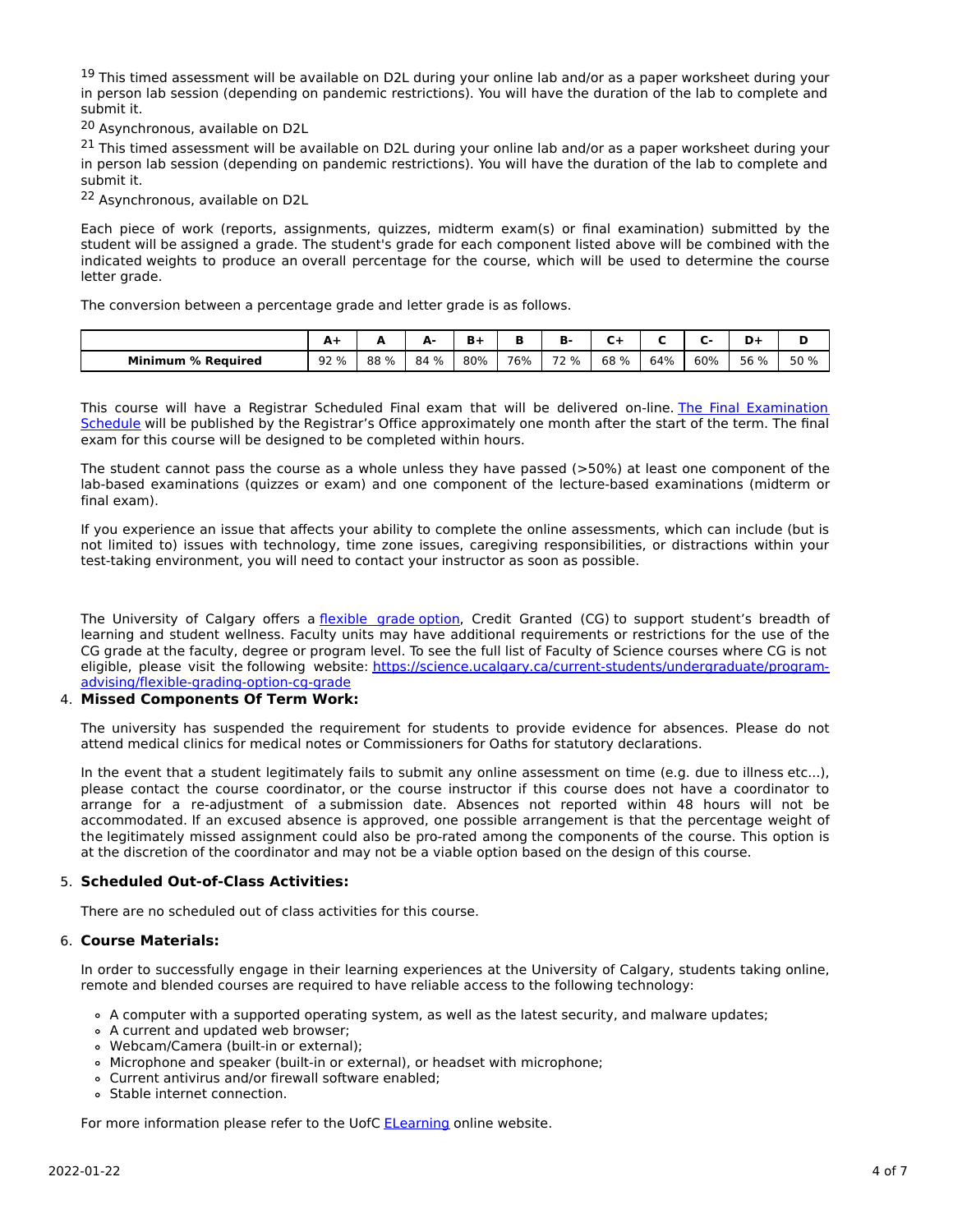## 7. **Examination Policy:**

No aids are allowed on tests or examinations.

Students should also read the Calendar, [Section](http://www.ucalgary.ca/pubs/calendar/current/g.html) G, on Examinations.

# 8. **Approved Mandatory And Optional Course Supplemental Fees:**

There are no mandatory or optional course supplemental fees for this course.

## 9. **Writing Across The Curriculum Statement:**

For all components of the course, in any written work, the quality of the student's writing (language, spelling, grammar, presentation etc.) can be a factor in the evaluation of the work. See also Section [E.2](http://www.ucalgary.ca/pubs/calendar/current/e-2.html) of the University Calendar.

## 10. **Human & Living Organism Studies Statements:**

Students will not participate as subjects or researchers in human studies.

See also **[Section](http://www.ucalgary.ca/pubs/calendar/current/e-5.html) E.5** of the University Calendar.

**STUDIES IN THE BIOLOGICAL SCIENCES INVOLVE THE USE OF LIVING AND DEAD ORGANISMS.** Students taking laboratory and field-based courses in these disciplines can expect involvement with and experimentation on such materials. Students perform dissections on dead or preserved organisms in some courses. In particular courses, students experiment on living organisms, their tissues, cells, or molecules. Sometimes field work requires students to collect a variety of living materials by many methods, including humane trapping.

All work on humans and other animals conforms to the Helsinki Declaration and to the regulations of the Canadian Council on Animal Care. The Department strives for the highest ethical standards consistent with stewardship of the environment for organisms whose use is not governed by statutory authority. Individuals contemplating taking courses or majoring in one of the fields of study offered by the Department of Biological Sciences should ensure that they have fully considered these issues before enrolling. Students are advised to discuss any concern they might have with the Undergraduate Program Director of the Department.

Students are expected to be familiar with **[Section](http://www.ucalgary.ca/pubs/calendar/current/sc-4-1.html) SC.4.1** of the University Calendar.

## 11. **Reappraisal Of Grades:**

A student wishing a reappraisal, should first attempt to review the graded work with the Course coordinator/instructor or department offering the course. Students with sufficient academic grounds may request a reappraisal. Non-academic grounds are not relevant for grade reappraisals. Students should be aware that the grade being reappraised may be raised, lowered or remain the same. See [Section](http://www.ucalgary.ca/pubs/calendar/current/i-3.html) I.3 of the University Calendar.

- a. **Term Work:** The student should present their rationale as effectively and as fully as possible to the Course coordinator/instructor within **ten business days** of either being notified about the mark, or of the item's return to the class. If the student is not satisfied with the outcome, the student shall submit the Reappraisal of Graded Term work form to the department in which the course is offered within 2 business days of receiving the decision from the instructor. The Department will arrange for a reappraisal of the work within the next ten business days. The reappraisal will only be considered if the student provides a detailed rationale that outlines where and for what reason an error is suspected. See sections  $1.1$  and  $1.2$  of the University Calendar
- b. **Final Exam:**The student shall submit the request to Enrolment Services. See [Section](http://www.ucalgary.ca/pubs/calendar/current/i-3.html) I.3 of the University Calendar.

## 12. **Other Important Information For Students:**

- a. **Mental Health** The University of Calgary recognizes the pivotal role that student mental health plays in physical health, social connectedness and academic success, and aspires to create a caring and supportive campus community where individuals can freely talk about mental health and receive supports when needed. We encourage you to explore the mental health resources available throughout the university community, such as counselling, self-help resources, peer support or skills-building available through the SU Wellness Centre (Room 370, MacEwan Student Centre, Mental Health [Services](https://www.ucalgary.ca/wellnesscentre/services/mental-health-services) Website) and the Campus Mental Health Strategy website [\(Mental](http://www.ucalgary.ca/mentalhealth) Health).
- b. **SU Wellness Services:** For more information, see [www.ucalgary.ca/wellnesscentre](http://www.ucalgary.ca/wellnesscentre) or call [403-210-9355.](tel:4032109355)
- c. **Sexual Violence:** The Sexual Violence Support Advocate, Carla Bertsch, can provide confidential support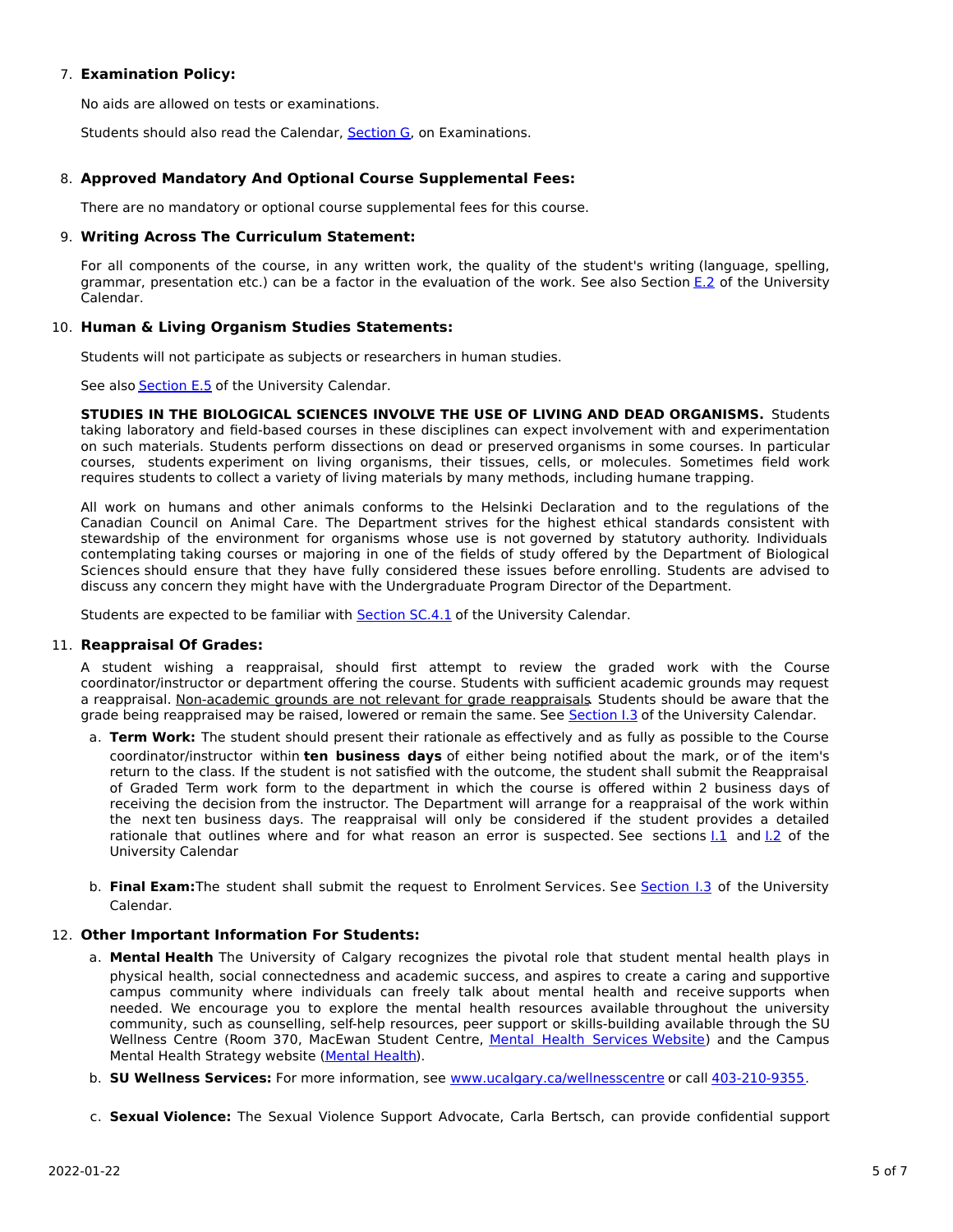and information regarding sexual violence to all members of the university community. Carla can be reached by email [\(svsa@ucalgary.ca](mailto:svsa@ucalgary.ca)) or phone at [403-220-2208](tel:4032202208). The complete University of Calgary policy on sexual violence can be viewed at [\(https://www.ucalgary.ca/legal-services/sites/default/files/teams/1/Policies-Sexual](https://www.ucalgary.ca/legal-services/sites/default/files/teams/1/Policies-Sexual-and-Gender-Based-Violence-Policy.pdf)and-Gender-Based-Violence-Policy.pdf)

d. **Misconduct:** Academic integrity is the foundation of the development and acquisition of knowledge and is based on values of honesty, trust, responsibility, and respect. We expect members of our community to act with integrity. Research integrity, ethics, and principles of conduct are key to academic integrity. Members of our campus community are required to abide by our institutional Code of [Conduct](https://www.ucalgary.ca/legal-services/sites/default/files/teams/1/Policies-Code-of-Conduct.pdf) and promote academic integrity in upholding the University of Calgary's reputation of excellence. Some examples of academic misconduct include but are not limited to: posting course material to online platforms or file sharing without the course instructor's consent; submitting or presenting work as if it were the student's own work; submitting or presenting work in one course which has also been submitted in another course without the instructor's permission; borrowing experimental values from others without the instructor's approval; falsification/fabrication of experimental values in a report. Please read the following to inform yourself more on academic integrity:

**Student [Handbook](https://www.ucalgary.ca/live-uc-ucalgary-site/sites/default/files/teams/9/AI-Student-handbook-1.pdf) on Academic Integrity** Student Academic Misconduct [Policy](https://www.ucalgary.ca/legal-services/sites/default/files/teams/1/Policies-Student-Academic-Misconduct-Policy.pdf) and [Procedure](https://www.ucalgary.ca/legal-services/sites/default/files/teams/1/Policies-Student-Academic-Misconduct-Procedure.pdf) [Research](https://www.ucalgary.ca/legal-services/sites/default/files/teams/1/Policies-Research-Integrity-Policy.pdf) Integrity Policy

Additional information is available on the Student Success Centre [Academic](https://ucalgary.ca/student-services/student-success/learning/academic-integrity) Integrity page

## e. **Academic Accommodation Policy:**

It is the student's responsibility to request academic accommodations according to the University policies and procedures listed below. The student accommodation policy can be found at: <https://www.ucalgary.ca/legal-services/sites/default/files/teams/1/Policies-Student-Accommodation-Policy.pdf>

Students needing an accommodation because of a disability or medical condition should communicate this need to Student Accessibility Services in accordance with the Procedure for Accommodations for Students with Disabilities: [https://www.ucalgary.ca/legal-services/sites/default/files/teams/1/Policies-Accommodation](https://www.ucalgary.ca/legal-services/sites/default/files/teams/1/Policies-Accommodation-for-Students-with-Disabilities-Procedure.pdf)for-Students-with-Disabilities-Procedure.pdf.

Students needing an accommodation in relation to their coursework or to fulfil requirements for a graduate degree, based on a Protected Ground other than Disability, should communicate this need, by filling out the Request for Academic [Accommodation](https://science.ucalgary.ca/sites/default/files/teams/1/request-accommodation-academic-courses.pdf) Form and sending it to Lisa Gieg by email *Imgieg@ucalgary.ca* preferably 10 business days before the due date of an assessment or scheduled absence.

- f. **Freedom of Information and Privacy:** This course is conducted in accordance with the Freedom of Information and Protection of Privacy Act (FOIPP). Students should identify themselves on all written work by placing their name on the front page and their ID number on each subsequent page. For more information, see Legal [Services](https://www.ucalgary.ca/legal-services/access-information-privacy) website.
- g. **Student Union Information:** VP [Academic](http://www.su.ucalgary.ca/contact), Phone: [403-220-3911](tel:4032203911) Email: [suvpaca@ucalgary.ca](mailto:suvpaca@ucalgary.ca). SU Faculty Rep., Phone: [403-220-3913](tel:4032203913) Email: [sciencerep@su.ucalgary.ca](mailto:sciencerep@su.ucalgary.ca). Student [Ombudsman](https://www.ucalgary.ca/ombuds/), Email: [ombuds@ucalgary.ca](mailto:%20ombuds@ucalgary.ca).
- h. **Surveys:** At the University of Calgary, feedback through the Universal Student Ratings of Instruction [\(USRI](http://www.ucalgary.ca/usri)) survey and the Faculty of Science Teaching Feedback form provides valuable information to help with evaluating instruction, enhancing learning and teaching, and selecting courses. Your responses make a difference - please participate in these surveys.
- i. **Copyright of Course Materials:** All course materials (including those posted on the course D2L site, a course website, or used in any teaching activity such as (but not limited to) examinations, quizzes, assignments, laboratory manuals, lecture slides or lecture materials and other course notes) are protected by law. These materials are for the sole use of students registered in this course and must not be redistributed. Sharing these materials with anyone else would be a breach of the terms and conditions governing student access to D2L, as well as a violation of the copyright in these materials, and may be pursued as a case of student academic or [non-academic](https://www.ucalgary.ca/conduct/policy/non-academic-misconduct-policy) misconduct, in addition to any other remedies available at law.

Electronically Approved - Jan 21 2022 09:41